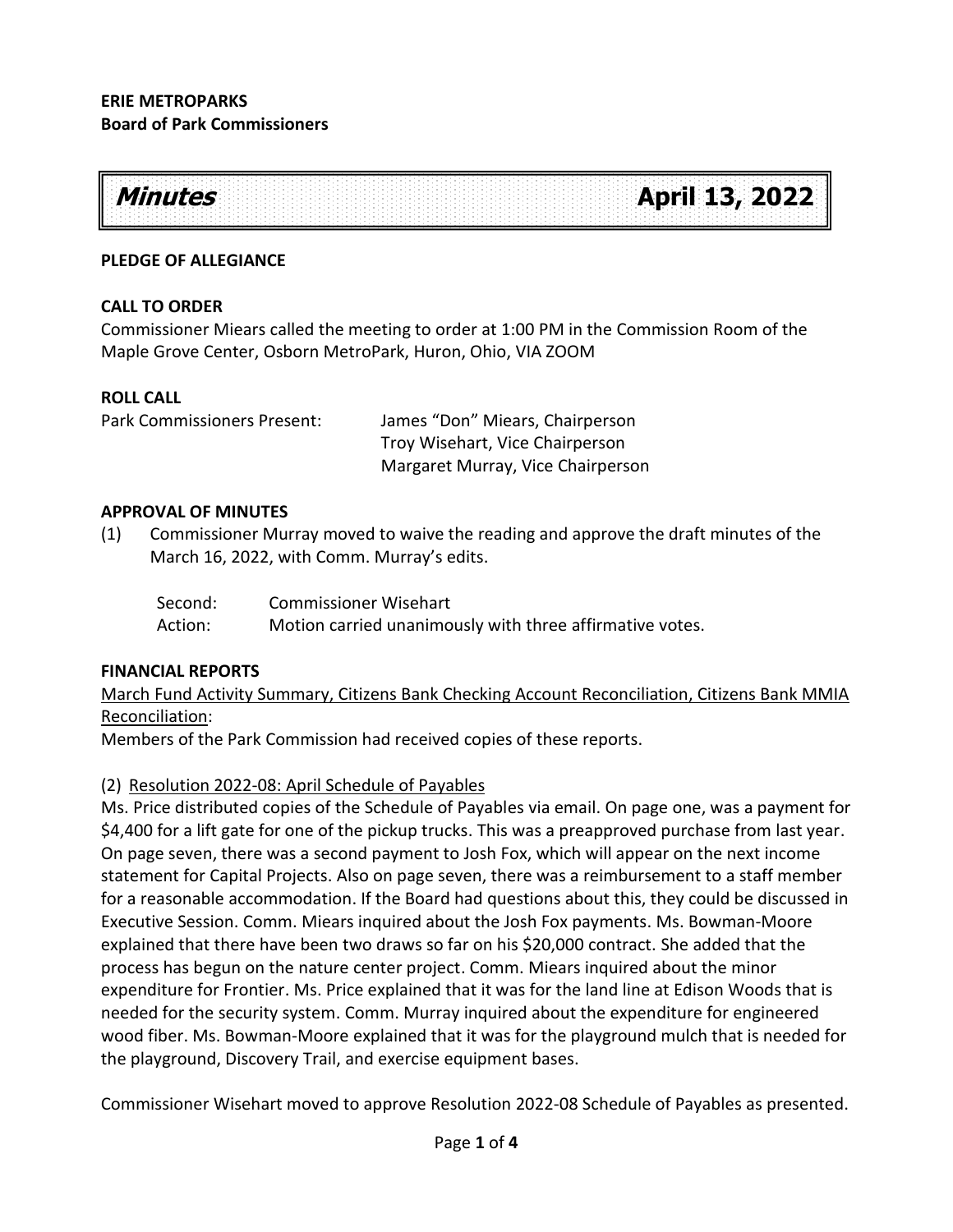| Second: | <b>Commissioner Murray</b>                               |
|---------|----------------------------------------------------------|
| Action: | Motion carried unanimously with three affirmative votes. |

### **PUBLIC COMMENT**

None

# **EXECUTIVE DIRECTOR'S REPORT**

Ms. Bowman-Moore referenced her report sent via the board packet. She added the following: -Social media numbers continue to trend upwards.

-Ms. Bowman-Moore inquired about the succession plan and asked the Board if they still wanted to promote the Executive Director and the Financial Administrator positions from within EMP. EMP intends to post externally and internally in May for an entry level accounting clerk. Comm. Wisehart stated that he wanted to see the plan followed. Comm. Murray added that she is in favor of the plan. She added that they are having some hiring issues in their own firm and need to allow the additional time for selection and training newly hired people. Comm. Miears concluded that he sees no changes to the original agreement, and all are on the same page.

-Ms. Bowman-Moore explained the name of the giving campaign for the nature center. -Comm. Miears had a question about the siding. Discussion ensued and when they get to the bidding process of the nature center, she will be able to request costing for alternate siding.

(3) Commissioner Wisehart moved to acknowledge and file the Executive Director's Report as presented.

Second: Commissioner Murray Action: Motion carried unanimously with three affirmative votes.

# **OLD BUSINESS**

Pickleball- discussion on painting Court 1 (tennis court) for pickleball use

Comm. Wisehart had tabled the discussion from the March meeting. Comm. Miears stated that Bob Eirons of Firelands Area Pickleball Association called him and offered to permanently paint pickleball lines on the tennis court. Discussion ensued as to the last time they painted the lines; they damaged the court and Erie MetroParks had to incur the cost to resurface the court. Comm. Miears stated that he is not in favor of spending more money on pickleball courts, but if FAPA wanted to pay for the painting. Comm. Wisehart agreed and another discussion ensued.

(4) Commissioner Wisehart moved to ask Bob Eirons to get a professional estimate on the painting of the tennis court for pickleball, guaranteeing that the lines do not interfere with tennis play, and that FAPA incurs all costs. Mr. Eirons is then to bring the estimate to the Board for a vote.

| Second: | <b>Commissioner Miears</b>                |  |
|---------|-------------------------------------------|--|
| Action: | Motion passed with two affirmative votes. |  |
|         | <b>Commissioner Miears</b><br>ave         |  |
|         | Commissioner Wisehart aye                 |  |
|         | <b>Commissioner Murray</b><br>nav         |  |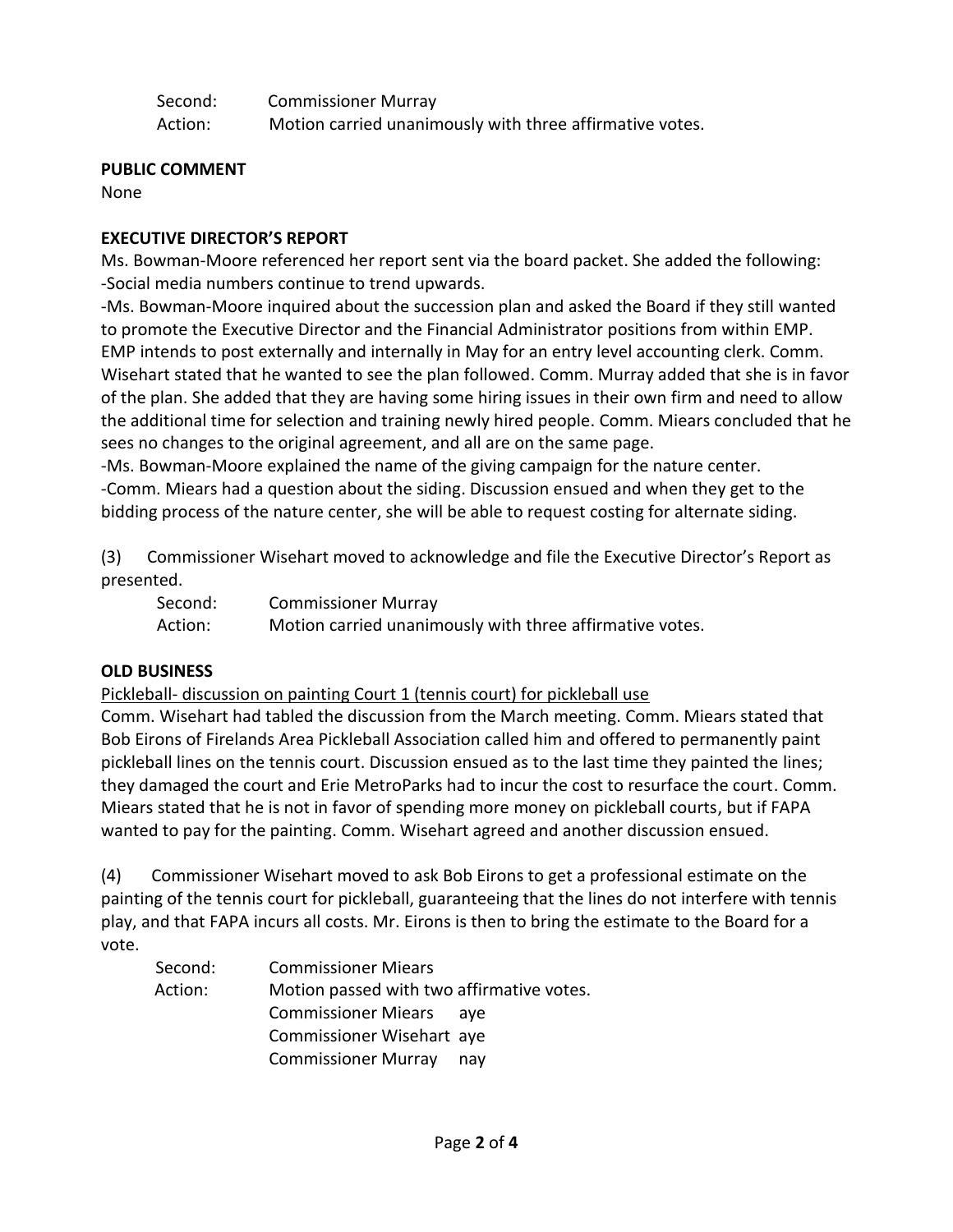Mr. Peters, legal counsel, reported that they had resolved the issue with the lease for the Jenkins Warehouse in Milan. Milan is requesting that Erie MetroParks only need to carry liability insurance on the building. He will bring an updated copy to Comm. Miears for a signature.

## **NEW BUSINESS**

## Resolution 2022-09 PEP Insurance Renewal

Ms. Bowman-Moore stated that we had received the 2022/23 renewal with a cost of \$57,437 which is a 15% increase. She recommended that we increase the deductible from \$5,000 to \$10,000. This will incur a renewal of \$52,589 with is only a 5% increase.

(5) Commissioner Wisehart moved to approve Resolution 2022-09 PEP Insurance Renewal payment with Ms. Bowman-Moore's recommendation to increase the deductible to \$10,000.

 Second: Commissioner Murray Action: Motion passed unanimously with three affirmative votes.

## **INFORMATION ITEMS:**

Travel & Training Summary (acknowledge and file) NONE

Special Permit Summary (acknowledge and file)

There were three new special permits to acknowledge and file this month.

(6) Commissioner Murray moved to acknowledge and file the Special Permit Summary provided.

Second: Commissioner Wisehart Action: Motion passed unanimously with three affirmative votes.

# Credit Card Summary (acknowledge and file)

Ms. Bowman-Moore asked the board to acknowledge and file the Credit Card Summary.

- (7) Commissioner Wisehart moved to acknowledge and file the Credit Card Summary provided.
	- Second: Commissioner Murray
	- Action: Motion passed unanimously with three affirmative votes.

# Other (Misc. items from Board or Administration) NONE

### **EXECUTIVE SESSION**

Possible legal action, personnel matters.

Commissioner Murray moved to enter Executive Session to consider the following matters: personnel matters.

| (8) | Second:    | <b>Commissioner Wisehart</b>                            |     |
|-----|------------|---------------------------------------------------------|-----|
|     | Roll Call: | <b>Commissioner Miears:</b>                             | ave |
|     |            | <b>Commissioner Murray:</b>                             | ave |
|     |            | <b>Commissioner Wisehart:</b>                           | ave |
|     | Action:    | Motion passed unanimously with three affirmative votes. |     |